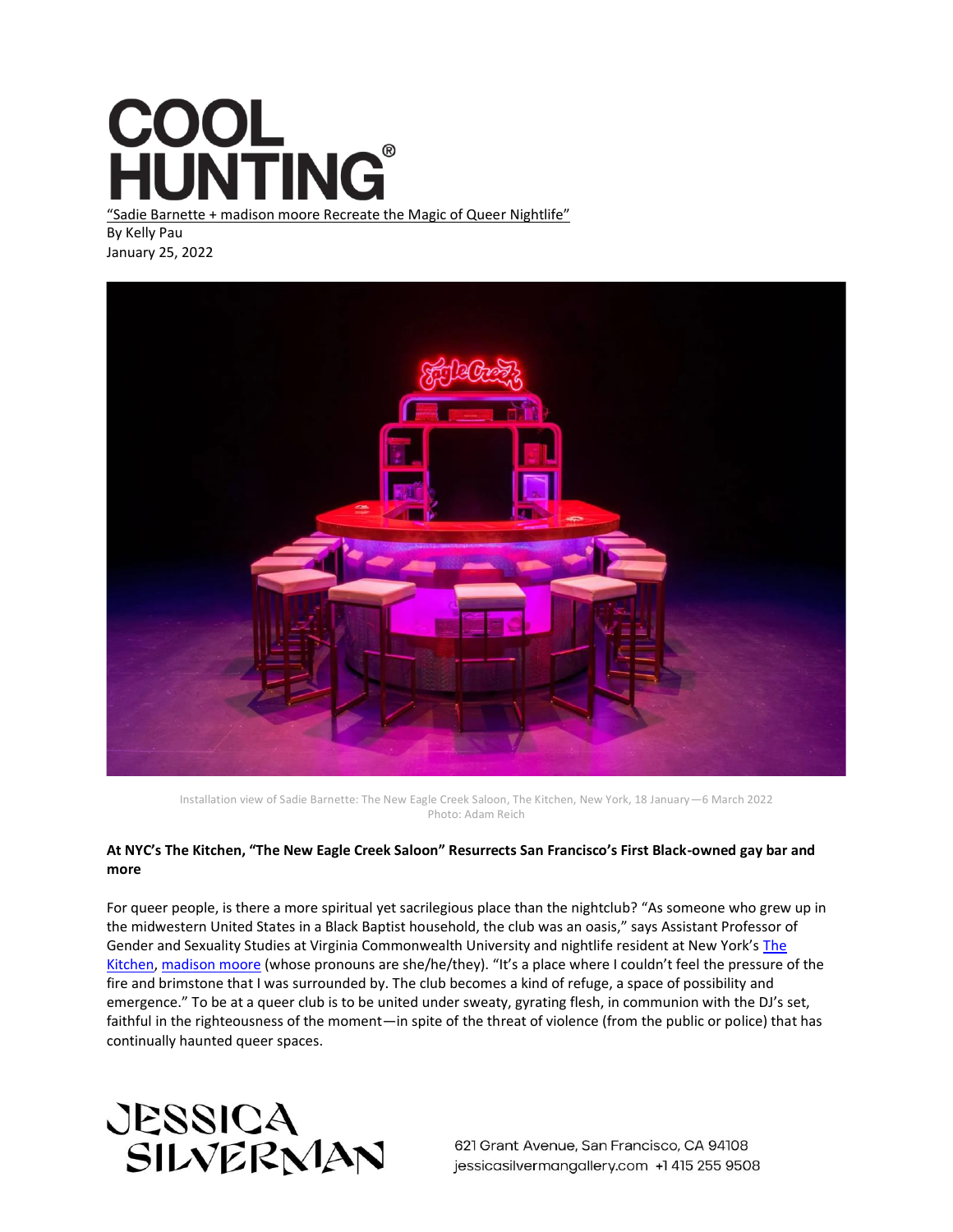These dichotomies of queer nightclubs (spaces that have been steadily [declining\)](https://www.nbcnews.com/feature/nbc-out/year-pandemic-america-s-remaining-lesbian-bars-are-barely-hanging-n1262936) foreground[s Sadie Barnette](https://www.nytimes.com/2021/12/31/t-magazine/sadie-barnette-fbi-drawings.html)'s *The New Eagle Creek Saloon,* a new installation presented at The Kitchen in collaboration with [The Studio Museum of](https://studiomuseum.org/)  [Harlem](https://studiomuseum.org/) which reimagines the first Black-owned gay bar in San Francisco. The installation (on view now until 6 March) operates in conjunction with moore's residency and centers on the bar that was owned in 1990 to 1993 by the artist's father, Rodney Barnette, who also founded the Compton chapter of the Black Panther Party.

Far from an exact replica, the artist's recreation transforms her familial history into a pink, glittery fantasia that simultaneously honors her own personal archive while creating a collective one. The installation glows—physically through neon-lit signs and figuratively through the photos from Barnette's own archive, enshrined in the shimmering countertop. While sitting at the bar—surrounded surrounded by the sparkly tape player, beer cans and stereo equipment—guests are to wonder: who came before? Who were the Black and queer activists who paved the way for this barstool to be available?



Sadie Barnette's "The New Eagle Creek Saloon" (detail), photo by Robert Divers Herrick, courtesy of The Lab, 2019 "This light shines for my queer 'elders,' especially the ones who roll their eyes at that title, who waged love and fought fiercely to create the world I now walk in," says Barnette. "I am introducing *The New Eagle Creek Saloon* into the channels of existing queer histories, but I am also manifesting its own archive, which recognizes the limits of official histories and celebrates the unknown and unknowable. This archive is alive." Holographic and magical, the installation conjures history while transcending it, resurrecting it like a Frankenstein of all the bar's former and lost patrons to set a new, otherworldly tone for the present and future.

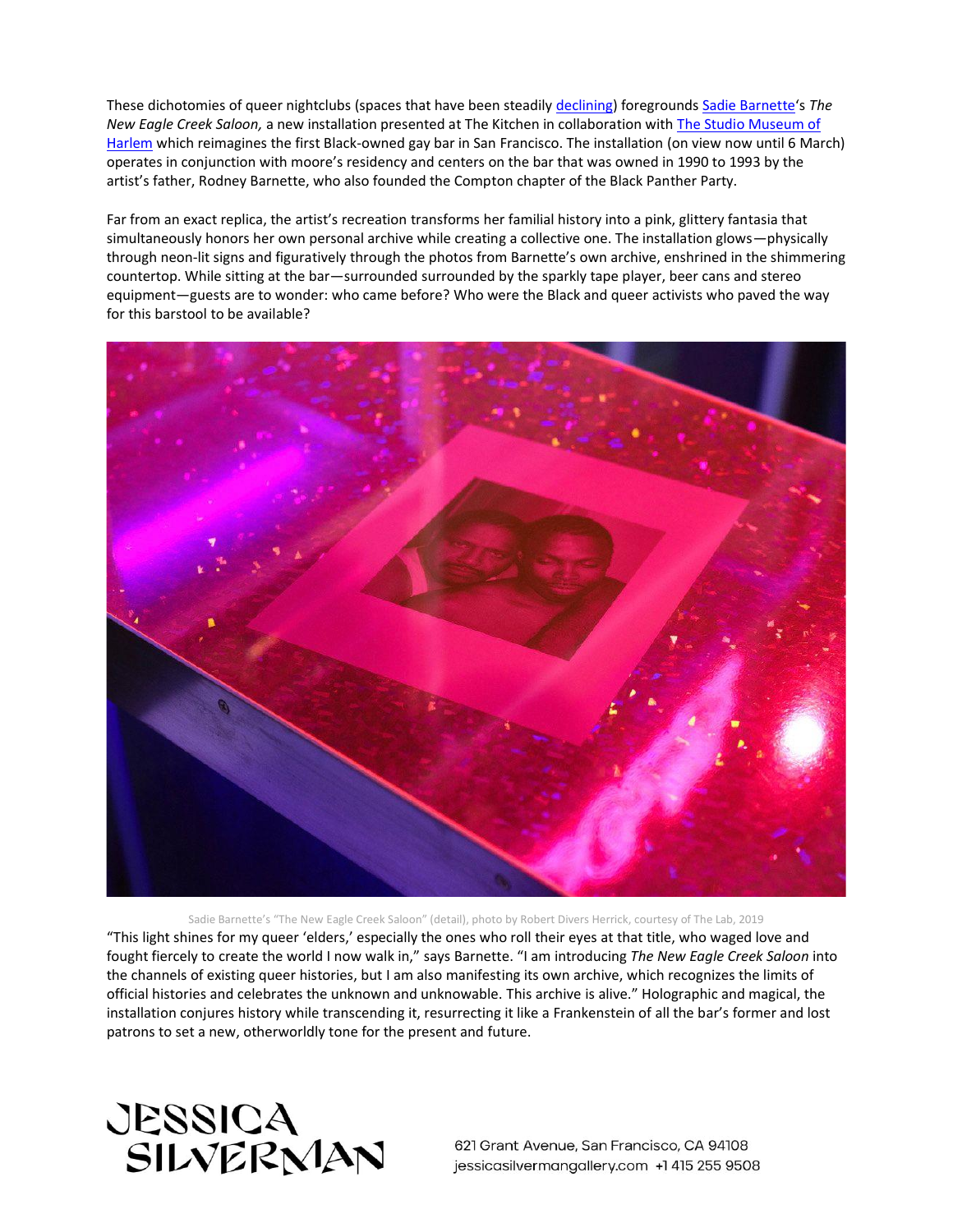

Installation view of Sadie Barnette: The New Eagle Creek Saloon, The Kitchen, New York, 18 January—6 March 2022 Photo: Adam Reich

These "ghosts of nightlife past," as moore calls them, are further resurrected during her [Saturday Sessions,](https://ci.ovationtix.com/35572/production/1097722) intentionally curated rave environments, replete with fog, projections and DJs (including Shaun J Wright, Nita Aviance, Juana and TYGAPAW) to activate and respond to the installation. Open each Saturday that the *Saloon* is on view, these sessions "respond to [Barnette's] exhibit in a way that articulates the necessity of queer nightlife spaces, queer of color nightlife spaces and Black queer nightlife spaces, while also trying to lay out a tapestry of contemporary queer nightlife landscapes," moore tells us.

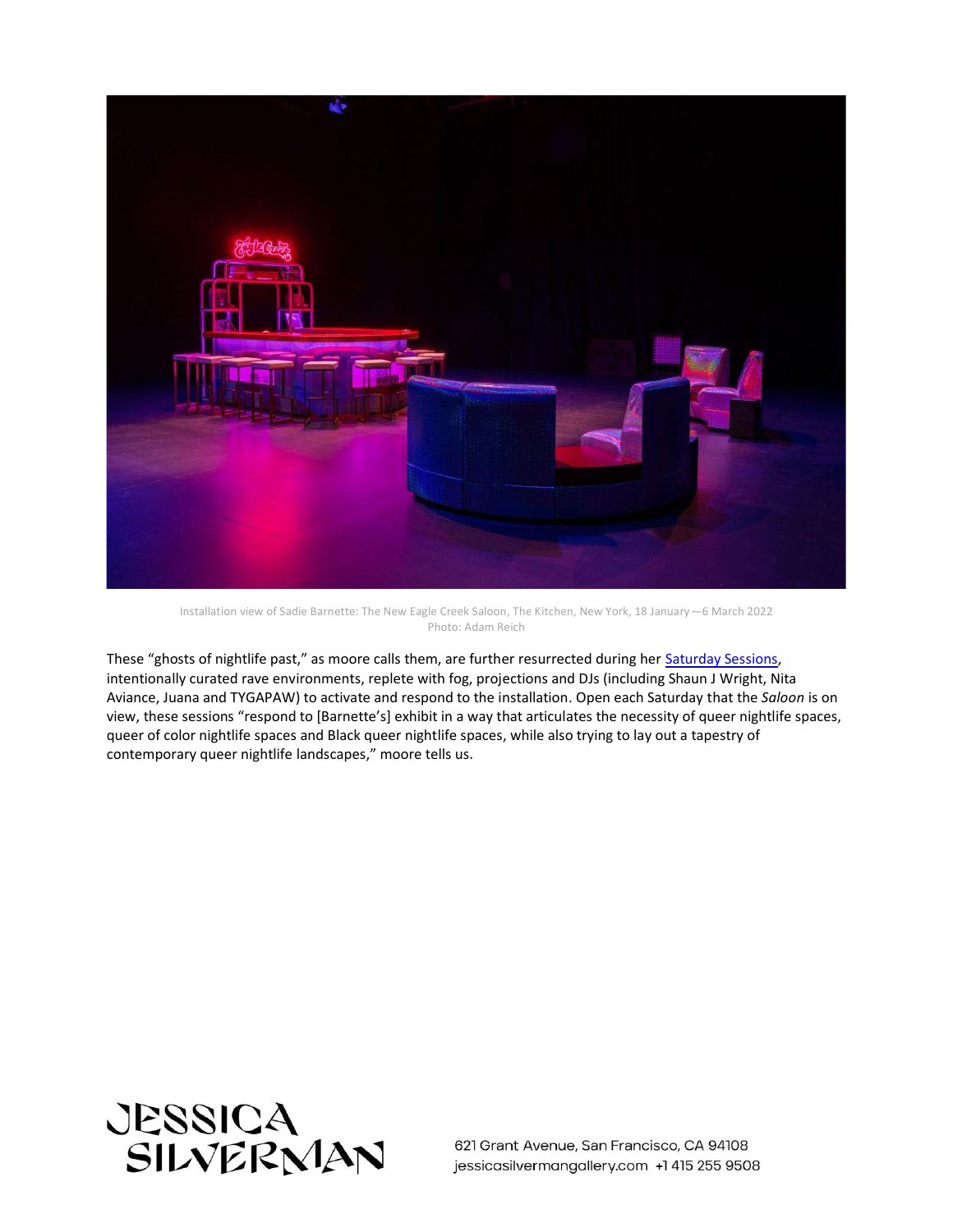

Installation view of Sadie Barnette: The New Eagle Creek Saloon, The Kitchen, New York, 18 January—6 March 2022 Photo: Adam Reich

Each Saturday Session features a different DJ representing a different geography and thus different nightlife history. During the daylight sessions, the artists moore selected will talk about queer night-scapes—especially the role gentrification plays in shutting down many queer spaces run by people of color. "There's no national repository for queer nightlife, no National Archives. Because it's a culture that is ephemeral, that trades in the ephemerality, sometimes these histories go untold. They just go missing, so I really wanted to bring in people who are able to bring up the ghosts of previous venues, DJs or girls," moore continues.

Over the weekend at the installation's first Saturday Session, DJ Shaun J Wright's performance pulsed over 10th Avenue, enchanting unsuspecting pedestrians from the street and beckoning the guests dressed in glam. Entering The Kitchen from the sunny sidewalk to the installation's black, dimly-lit room was akin to intentionally falling down the rabbit hole. The vestiges of a nightclub—of people voguing, dancing alone or strutting across the floor—await on the other side. In the black box, time loses meaning.

For moore, there couldn't be a better way to honor queer nightlife. Moving the body provocatively in ways or with people "you're not supposed to" has historically framed dance as rebellious. "Dance represents what people fear. When you look at the early 20th century and the dawn of the nightclub as an institution, you start seeing these kinds of class wars where a venue has working class folks dancing and grooving. That becomes fearful because of the way that it mixes classes," moore explains.

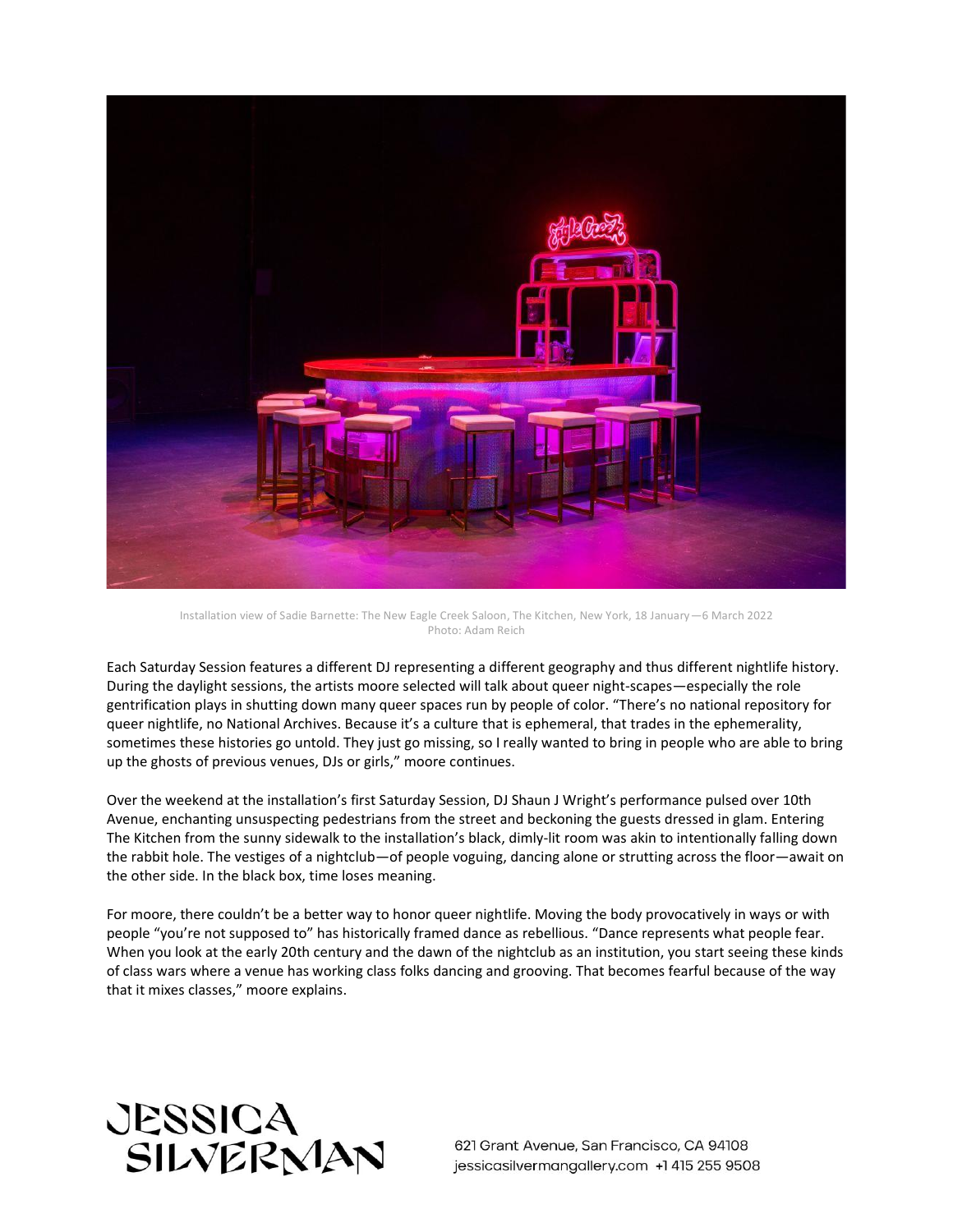

Photo by Paula Court

"The battle for queer nightlife is really the battle to dance in a space. That is what the fight for queer nightlife from the 20th century 'til now has been about: literally to be in a space to dance," they tell us. "That is reflected not only in the reality of the space but also in the lack of them, because of the speed at which any space gets co-opted by capitalism. So dance is really at the center of all of those things."

"The club is one of the most interesting ways that we allow ourselves to, as Maxine Waters would say, reclaim our time," he says. Contrary to the capitalist impulse to work and be productive, the club—as well as the Saturday Sessions—are all about pleasure, play and performance.

![](_page_4_Picture_4.jpeg)